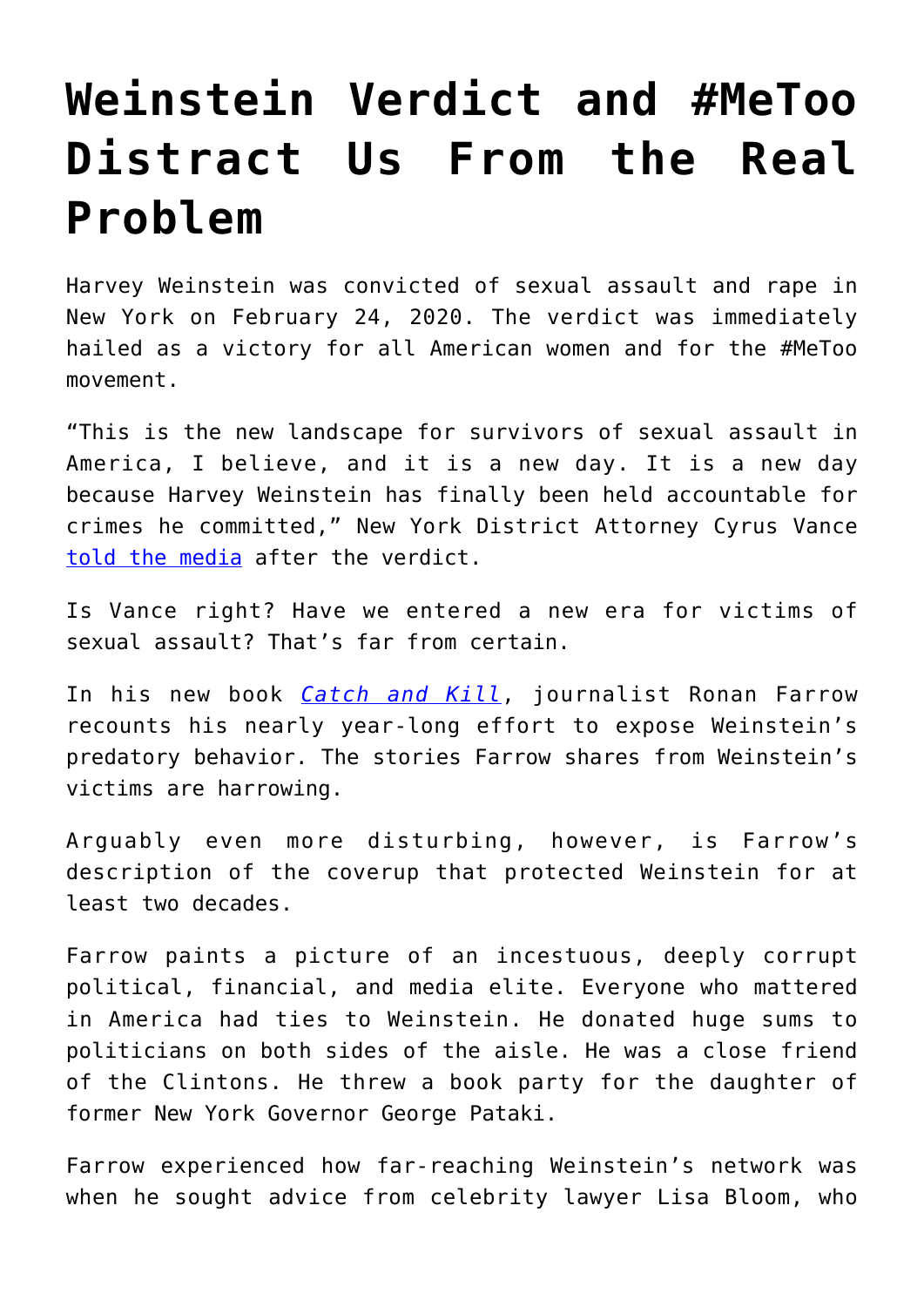represents victims of sexual assault. She lied to Farrow about the fact that she was also working for

Weinstein and even tried to milk Farrow for information about his reporting. Today, Bloom is busy representing victims of the late pedophile Jeffrey Epstein.

Farrow initially produced a report for NBC featuring interviews with women who accused Weinstein of harassment or assault. NBC not only killed the story but subsequently declined to renew Farrow's contract. (He eventually published his report in *The New Yorker* magazine.) During this time, NBC was also protecting another sexual predator: their star anchor Matt Lauer. The NBC executives who Farrow explicitly accuses of participating in the Weinstein cover-up all still have their jobs.

Other journalists before Farrow tried to publish the allegations against Weinstein, but the latter successfully leveraged his network to kill their stories. Weinstein was nearly exposed in 2015 when an actress filed a police report accusing him of sexual assault. However, New York District Attorney Cyrus Vance made the charges disappear. Farrow describes Vance and Weinstein's many close professional and financial ties. Yes, that's the same Cyrus Vance who crowed about a "new day" for survivors of sexual assault.

It is scary to consider that there are men like Harvey Weinstein out there. But what's even scarier is that the institutions that are supposed to protect women from sexual predators like him are not working. They've been captured by a vice-ridden elite that closes ranks to protect itself.

Why aren't women in the streets with pitchforks? Why aren't they breaking down the doors of NBC and the New York DA's office? I believe it is because we all got distracted by the #MeToo movement.

In October 2017, a few days after the Weinstein story broke,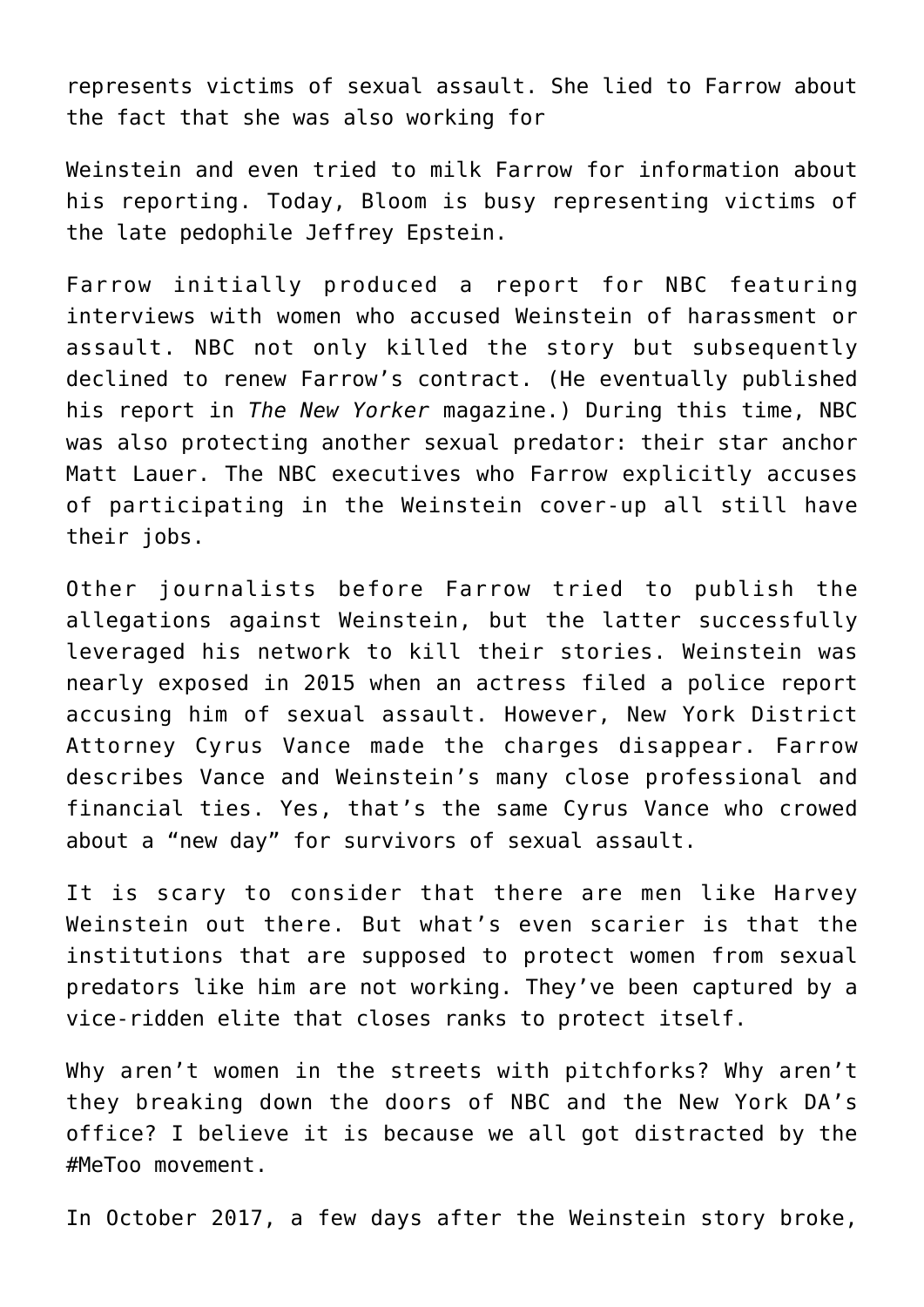actress Alyssa Milano tweeted asking women who had been sexually harassed or assaulted to post #MeToo. The response was overwhelming. Women from all walks of life began sharing their stories. Men across America were accused and canceled in short order.

In the two years that have passed, #MeToo has occasionally been targeted for criticism – by both the right and the left. A lot of these criticisms are valid, but they tend to miss the bigger problem. #MeToo encourages women to look around at men they know. That may be the right place to start. But women should also be looking up – at our elites, people we don't know. That's where the bigger danger lies.

The #MeToo movement has claimed a few high-profile scalps such as Matt Lauer, Kevin Spacey, and Charlie Rose. The elites understood that America's outrage over Weinstein was bad enough that they had to sacrifice a few of their own as scapegoats. That was the price of maintaining the system for a while.

It's hard to think of a sphere of life where women don't hold important posts. Ironically, #MeToo may have strengthened their grip on power. Professional feminists are fully embedded members of the elite. Of course, professional feminists can't admit their success or they'd put themselves out of business.

The #MeToo movement unites women from all walks of life as victims of predatory men. However, it does nothing to help the average American woman who is struggling to make ends meet. Ultimately, #MeToo is just another weapon in the hands of elite women.

Sexual harassment in the workplace is a problem. I'm not trying to gloss over it. However, #MeToo has caused women to focus on that exclusively, while ignoring the problem of a system of elites dedicated to protecting and enriching themselves. Women's bodies are collateral to them. It's time